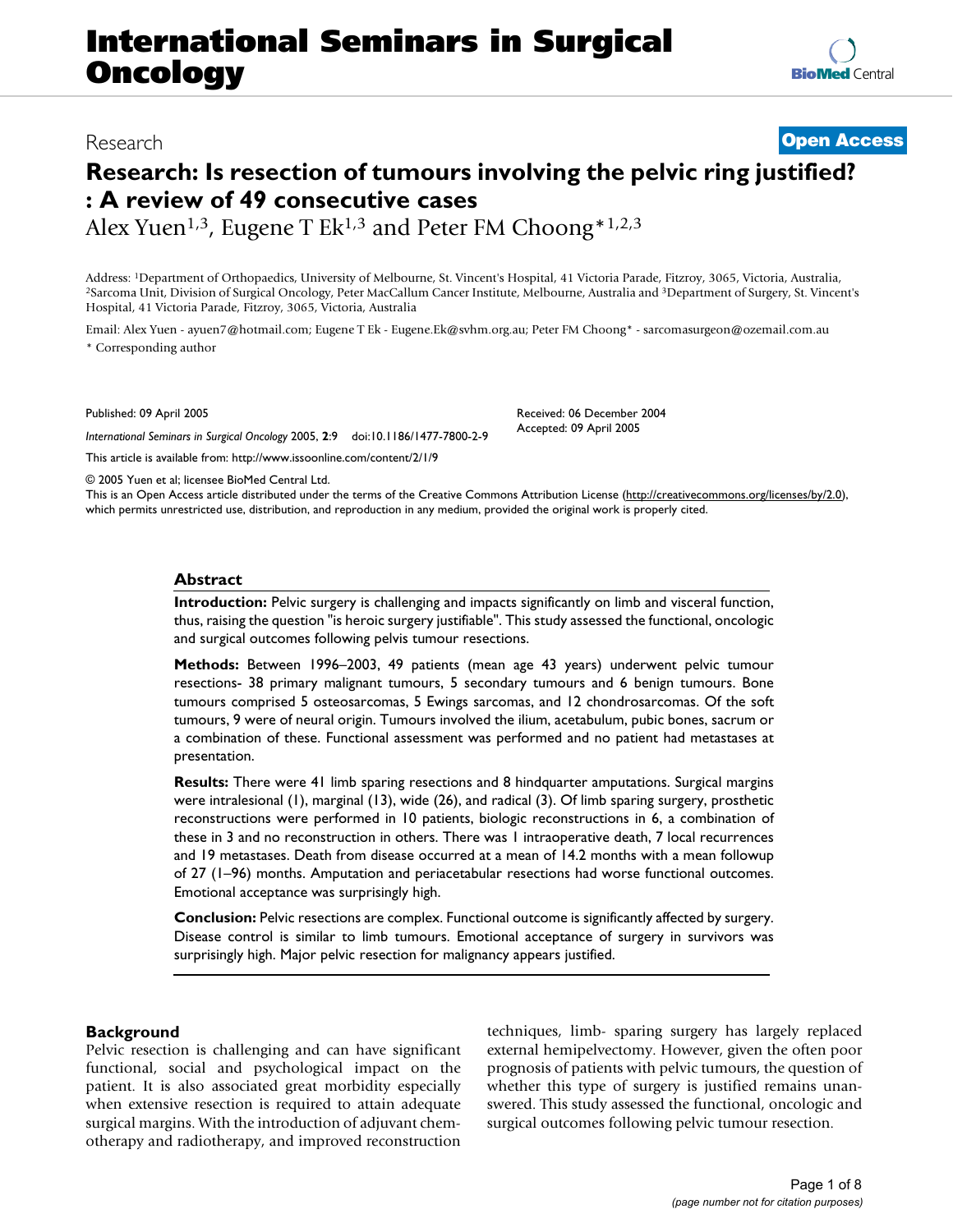# **Table 1: Tumour Types**

| <b>Primary Tumours</b>                    | Number |
|-------------------------------------------|--------|
| Central osteosarcoma                      | ı      |
| Chondroblastic osteosarcoma               | 4      |
| Paget's Osteosarcoma                      |        |
| Undifferentiated sarcoma                  |        |
| Ewing Sarcoma                             | 5      |
| Chondrosarcoma                            | 12     |
| Chordoma                                  | 4      |
| MFH                                       | 4      |
| Desmoid tumour                            |        |
| Leiomyosarcoma                            |        |
| Malignant periphereal nerve sheath tumour |        |
| Spindle cell carcinoma                    |        |
| Neurofibrosarcoma                         |        |
| Rhabdomyosarcoma                          |        |
| Neurofibroma                              |        |
| Osteochondroma                            |        |
| Schwannoma                                | 2      |
| Chondromyxoid fibroma                     |        |
| <b>Secondary Tumours</b>                  |        |
| Colorectal                                |        |
| Vulvar                                    |        |
| Renal cell cancer                         |        |
| Squamous cell carcinoma                   |        |
| neuroendocrine cancer from the lung       |        |

#### **Table 2: Location in relation to type of tumour**

|                                 |    |        |   | PI PI/2 P2 P2/HI | P2/3 P3 P4 P1/4 |               |              |         |
|---------------------------------|----|--------|---|------------------|-----------------|---------------|--------------|---------|
| <b>BENIGN</b><br><b>SARCOMA</b> | 5. | 0<br>4 | 0 | $\Omega$         | 0<br>9          | 0             | 3<br>5       | 0<br>-5 |
| <b>CARCINOMA</b>                |    | 0      |   | 0                |                 | $\mathcal{D}$ | <sup>0</sup> |         |

# **Methods** *Patients*

From 1996 to 2003, 49 patients at St. Vincent's Hospital underwent pelvic tumour resections. Clinical and functional information on all 49 patients were available for review. There were 25 males and 24 females. The mean age was 43.2 (15 – 72) years. 38 patients underwent surgery for primary malignancy, 6 patients for benign tumour, while 5 patients had surgery for metastasis.

#### *Tumour characteristics*

Of the 38 primary malignancy cases, there were 5 osteosarcomas, 5 Ewing sarcoma, and 12 chondrosarcoma. Of the 5 metastatic tumours, there was 1 colorectal cancer, 1 vulvar cancer, 1 renal cell cancer, 1 squamous cell cancer and one Lung cancer. The histological subgroup is summarised in Table 1.

According to the Enneking's classification, one patient had stage 1A tumour, one patient had stage 1B tumour, 6 patients had stage 2A tumours and 30 patients had 2B tumours.

Tumours involved the ilium (P1), the periacetabular region (P2) with or without involvement of the proximal femur  $(H1)$ , the pubis  $(P3)$ , the sacrum  $(P4)$  or a combination of these. The location and the corresponding histological subgroup is summarised in Table 2.

#### *Operations*

Pelvic resections were classified according to Enneking and Dunham into 4 types; namely, iliac (T1), acetabular (T2), pubis or ischium (T3) and sacral (T4). Combinations of these resections with or without high femoral resection (H1) were also performed (Figure 1).

The types of resection and the methods of reconstruction are summarised in Table [3](#page-2-0).

The surgical margins achieved were classified according to the criteria established by the Musculoskeletal Tumour society; namely intralesional, marginal, wide, and radical.

#### *Adjuvant Treatment*

9 patients received chemotherapy alone, 6 received radiotherapy alone, and 6 patients received both chemotherapy and radiotherapy.

## *Follow-up*

Follow – up was calculated from the time of surgery to the last date of review or death. The series was updated by reviewing the clinical charts of the patients. In addition, a standardized questionnaire regarding clinical outcome and function was completed for every patient by way of phone interview. Evaluation of disease status and functional result at last follow-up review was performed for all patients. The mean length of follow-up was 27 months (1 to 96 months). The distribution of the follow-up period is summarised in Figure 2.

#### *Functional assessment*

Function was assessed by the modified function evaluation system recommended by Enneking et al [1] With this system, functional assessment is based on an analysis of factors (pain, functional activities, emotional acceptance) pertinent to the patient as a whole and factors specific to the lower limb (use of external supports, walking ability, and gait). For each of the six factors, values of 0 to 5 are assigned on the basis of established criteria. Descriptive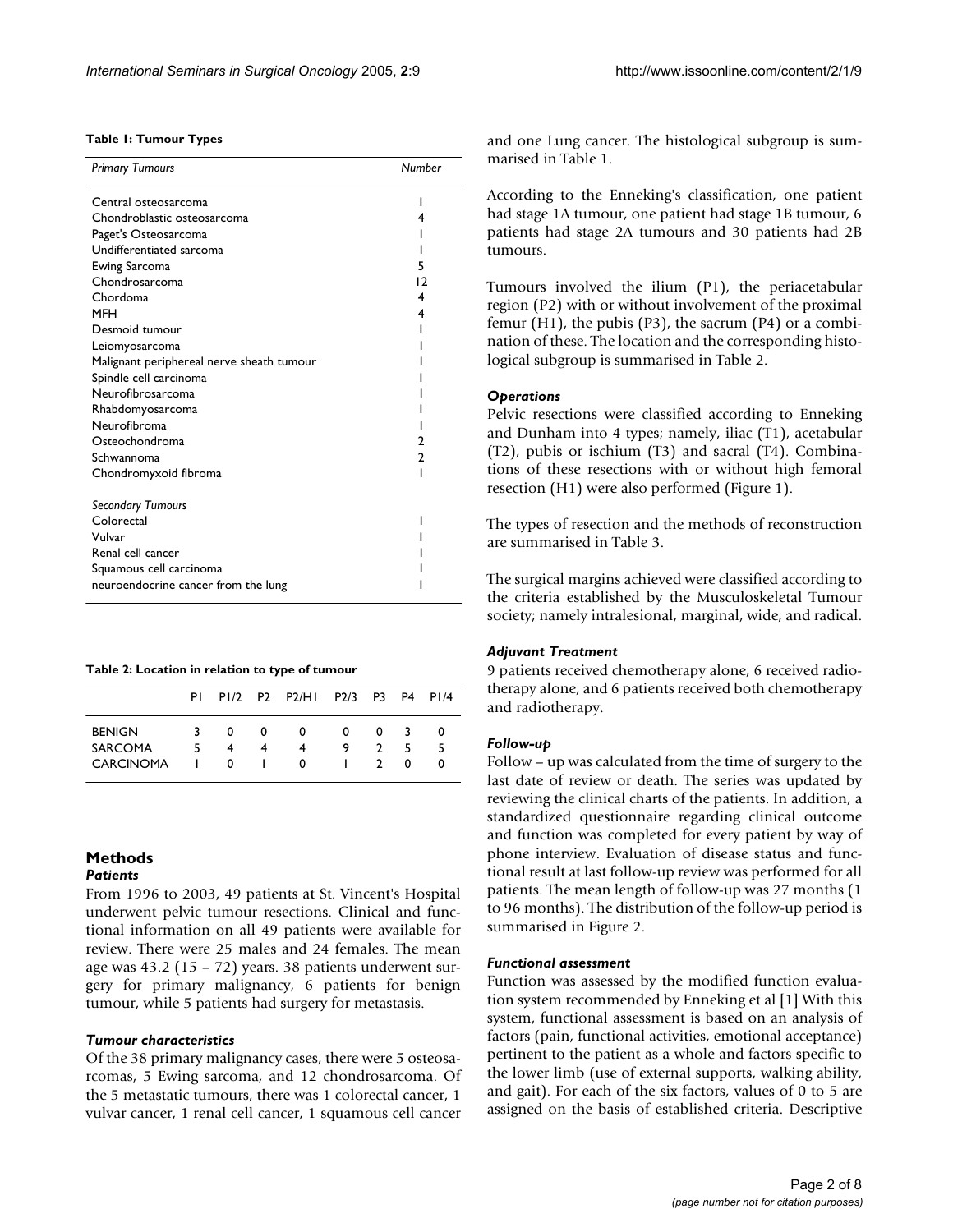

# **Figure 1** An illustration of the types of pelvic resection.

### <span id="page-2-0"></span>**Table 3: Types of resection and Methods of reconstruction**

|                                             |                                                     | T1/2                                 | Т2 | T2/H1                                                                                              | T2/3                                                                     | Г3 | Τ4 | T1/4                                           |
|---------------------------------------------|-----------------------------------------------------|--------------------------------------|----|----------------------------------------------------------------------------------------------------|--------------------------------------------------------------------------|----|----|------------------------------------------------|
| Limb Sparing Surgery (41)<br>Amputation (8) |                                                     |                                      | 0  |                                                                                                    | 9<br>8                                                                   |    |    |                                                |
| Reconstruction (19)                         | FVFG I pelvic<br>reconstruction<br>with bone cement | 3 ischiofemoral<br>pseudoarthrodesis |    | 2 pelvic allograft with<br>hip arthroplasty I<br>saddle prosthesis<br>with reconstruction<br>plate | 8 saddle<br>prosthesis I<br>pelvic allograft<br>with hip<br>arthroplasty |    |    | i fyfg i<br>ischiofemoral<br>pseudoarthrodesis |

terms like excellent, good, fair or poor are assigned to a specific numerical range. (26–30 Excellent, 21–25 Good, 16–20 Satisfactory, 11–15 Fair, and 10 or less Poor)

# **Results**

# *Duration of surgery*

The mean operative time was  $5.2$  ( $1.5 - 10$ ) hours.

# *Blood loss*

The mean number of packed cell units for intra-operative transfusion was  $10(2 - 26)$  units.

### *Length of stay*

The mean length of in – hospital stay was  $23$  (2 – 110) days.

### *Oncologic Outcome*

Of the 5 patients who underwent surgery for metastatic carcinoma, marginal margins were achieved in 3 patients, and wide margins were achieved in the other 2 patients.

Of the 38 patients who underwent surgery for sarcoma, intralesional margin was achieved in 1 patient, marginal margins were achieved in 10 patients, wide margins were achieved in 24 patients and radical margins were achieved in 3 patients.

The oncologic outcomes in relation to tumour type, previous biopsy and surgical margin are shown in Table [4.](#page-3-0) 7 patients had local recurrence. 19 patients developed metastasis. 19 patients died of disease. The mean survival of these patients was  $14.2$  (1 – 51) months.

# *Complications*

22 of the 49 patients had complications.

There was one intraoperative death.

3 patients had common peroneal nerve palsy and 1 patient had sciatic nerve palsy. 2 patients had urinary incontinence and 1 patient had erectile dysfunction after Type 4 pelvic resection.

14 patients had wound infections: 2 of these were superficial infections and 12 were deep infections.

1 patient had a wound hematoma.

3 patients had dislocation/disarticulation of the saddle prosthesis.

3 patients after external hemipelvectomy had phantom limb pain.

13 patients required additional surgeries. 6 of these patients required open drainage or debridement of infected wound. 1 patient required removal of prosthesis due to infection. 2 patients required subsequent split-skin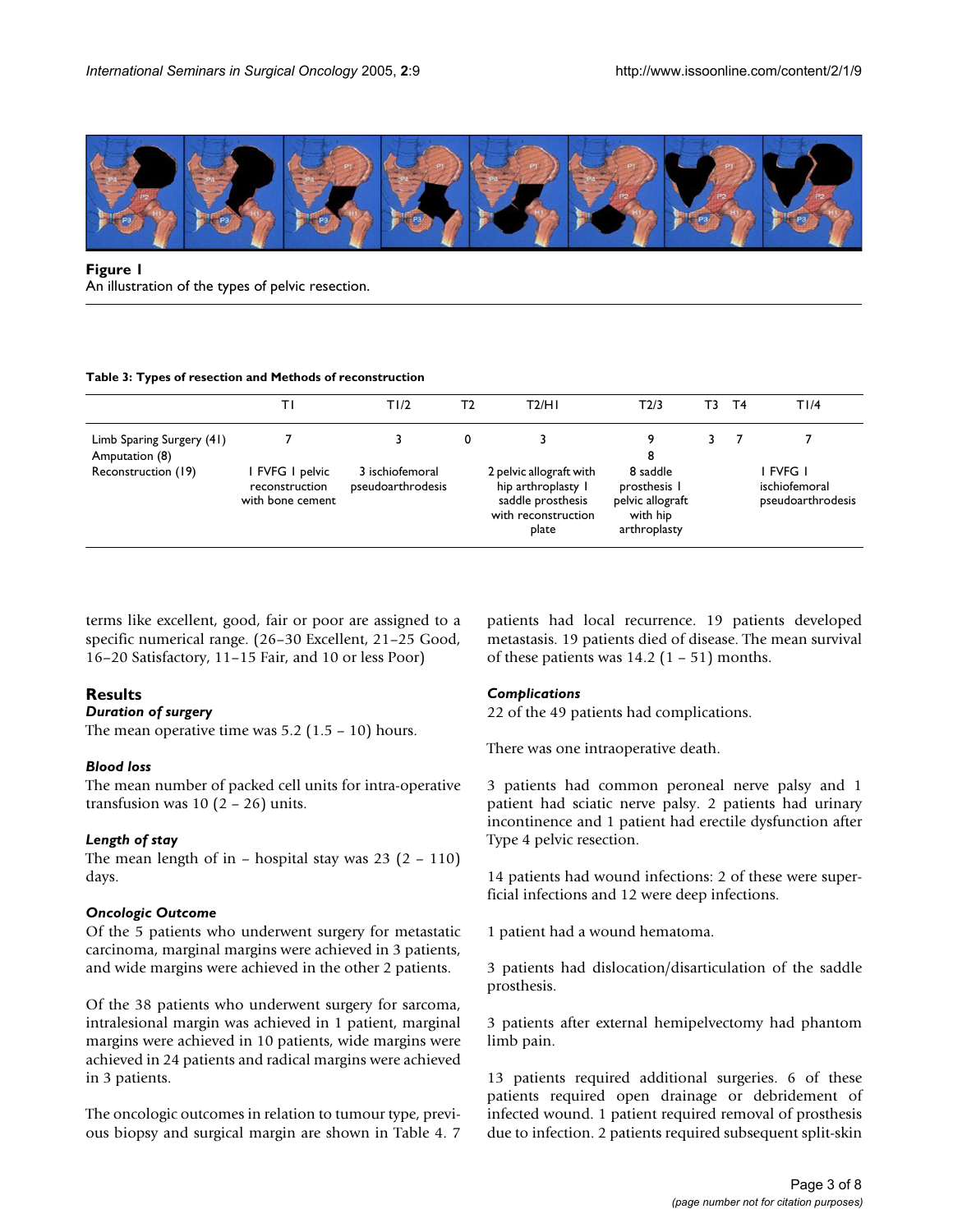

# Figure 2

A bar graph showing the distribution of the follow-up periods.

<span id="page-3-0"></span>**Table 4: Oncologic outcome in relation to surgical margin, tumour type and previous biopsy.**

### *MARGINS*

| <b>CARCINOMA</b>     | n               | L.R. | <b>Prev. Biopsy</b> | <b>Mets</b> |
|----------------------|-----------------|------|---------------------|-------------|
| <b>INTRALESIONAL</b> |                 |      |                     |             |
| MARGINAL             |                 |      |                     |             |
| <b>WIDE</b>          |                 |      |                     |             |
| <b>SARCOMA</b>       |                 |      |                     |             |
| <b>INTRALESIONAL</b> |                 |      |                     |             |
| <b>MARGINAL</b>      | $\overline{10}$ |      |                     |             |
| <b>WIDE</b>          | 24              |      |                     |             |
| <b>RADICAL</b>       |                 |      |                     |             |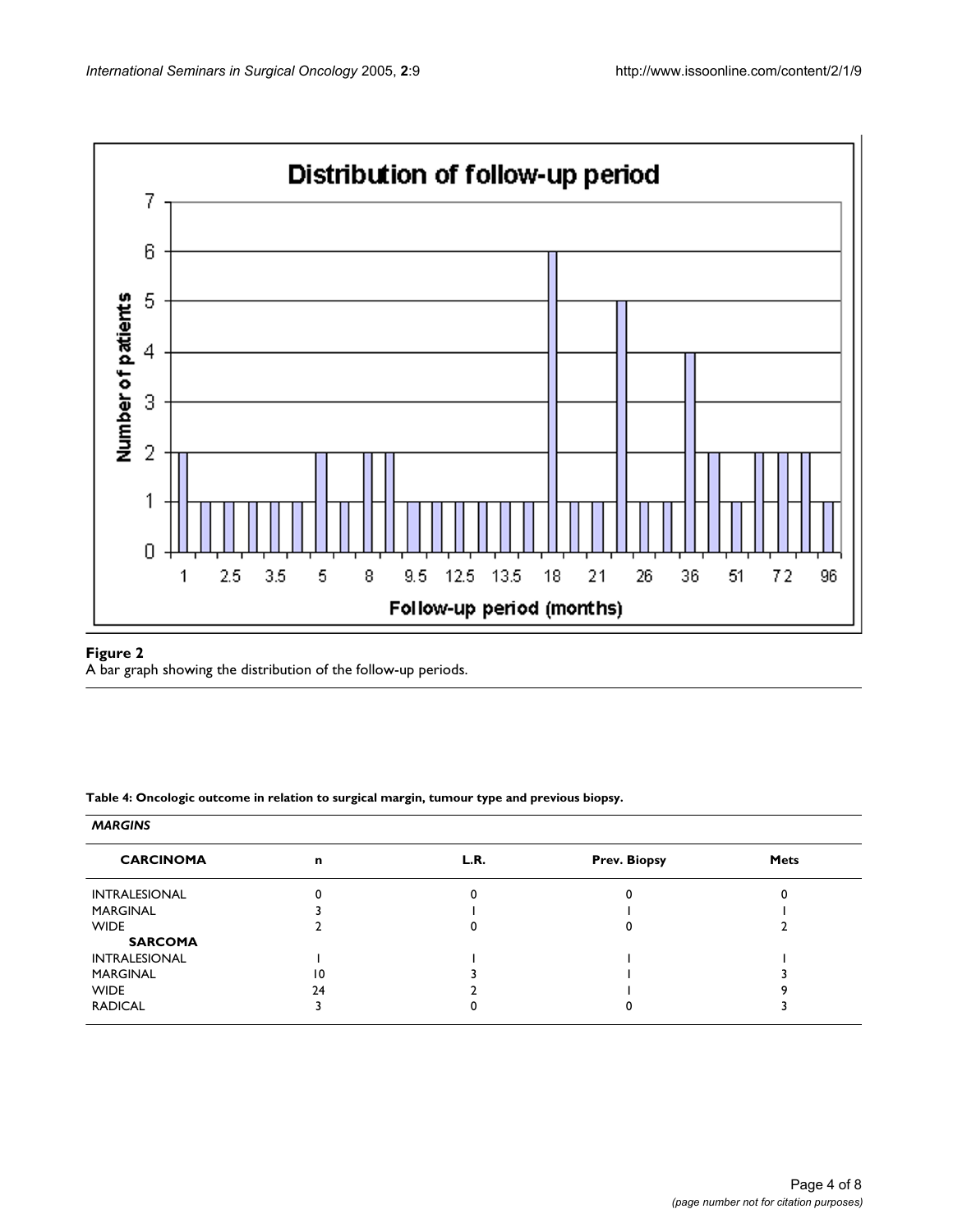|                            | ΤI | T1/2 | Т2 | T2/H1 | T2/3 | ΤЗ | T4 | T1/4         | AMP | Total |
|----------------------------|----|------|----|-------|------|----|----|--------------|-----|-------|
| Infection                  |    |      |    |       | 3    |    |    | $\mathbf{2}$ |     | 4     |
| Hematoma                   |    |      |    |       |      |    |    |              |     |       |
| skin/flap problem          |    |      |    |       |      |    |    |              |     |       |
| Venous thrombus            |    |      |    |       |      |    |    |              |     |       |
| nerve injury               |    |      |    |       |      |    |    |              |     |       |
| Phantom limb pain          |    |      |    |       |      |    |    |              |     |       |
| Urinary incontinence       |    |      |    |       |      |    |    |              |     |       |
| Erectile dysfunction       |    |      |    |       |      |    |    |              |     |       |
| Prosthetic dislocation     |    |      |    |       |      |    |    |              |     |       |
| Require additional surgery |    |      |    |       |      |    | າ  | 2            | 4   | 13    |

#### <span id="page-4-0"></span>**Table 5: Types of resection and complications**

<span id="page-4-1"></span>**Table 6: Functional Result in relation to surgical of procedure**

|                                                                                                                                   | ΤL                                         | TI/2                                  | Т2 | T2/HI                                 | T2/3                                  | тз                      | Τ4                                       | T I /4                            | <b>AMP</b>           |
|-----------------------------------------------------------------------------------------------------------------------------------|--------------------------------------------|---------------------------------------|----|---------------------------------------|---------------------------------------|-------------------------|------------------------------------------|-----------------------------------|----------------------|
| Mean Functional Score<br>Range<br><b>Emotional Acceptance</b><br>Functional score excluding the<br>emotional acceptance component | 22.8<br>$(12 - 29)$<br>4.5<br>18.3 (73.2%) | 19.3<br>$(19 - 20)$<br>4.3<br>15(60%) |    | 18<br>$(15 - 21)$<br>4.5<br>13.5(54%) | 12<br>$(3 - 18)$<br>2.7<br>9.3(37.2%) | 27<br>4.5<br>22.5 (90%) | 25<br>$(15 - 30)$<br>3.9<br>21.1 (84.4%) | $(8 - 28)$<br>3.3<br>15.7 (62.8%) | $(0 - 10)$<br>3(12%) |

graft. 2 patients required subsequent rectus flaps. 1 patient required a rhomboid flap. 1 patient required a Latissimus Dorsi flap but due to recurrent wound infections subsequently underwent external hemipelvectomy.

The complications in relation to the type of pelvic resection are shown in Table [5.](#page-4-0)

### *Functional Outcome*

The outcomes for 44 patients were assessed. According to the criteria of Enneking et al [1], 11 patients had excellent functional results, 7 patients had good functional results, 9 patients had satisfactory functional results, 5 patients had fair functional results, and 12 patients had poor results.

The functional results in relation to the performed surgical procedure are shown in Table [6](#page-4-1).

Of the internal hemipelvectomy, Type 3 and Type 4 pelvic resections have the best mean overall functional scores and are both in the range of excellent functional result. On the other hand, combined type 2 and 3 resection has the worst mean overall functional score and falls in the range of fair functional result.

The mean overall function score for external hemipelvectomy falls in the range of poor functional result.

When the emotional acceptance score is excluded from the overall functional score, Type 3 and Type 4 pelvic resections still have the best total score. Resections involving the hip joint (i.e.  $T1/2$ ,  $T2/H1$ , and  $T2/3$ ) all scored below 60% of the total.

All internal hemipelvectomy have mean emotional acceptance score of greater than 4 except combined type 2 and 3 pelvic resection, combined type 1 and 4 resection, and type 4 resection. (They scored 2.7, 3.3 and 3.9 respectively)

External hemipelvectomy has the lowest mean emotional acceptance score.

# **Discussion**

Pelvic resections are complex. They are technically difficult due to the usually large size of pelvic tumours, and the close proximity of pelvic viscera and neurovasculature of the pelvis and lower limb. The technical and human resources required are intensive. Patients often require large amount of blood products. They require post-operative recovery in ICU and in most cases long periods of in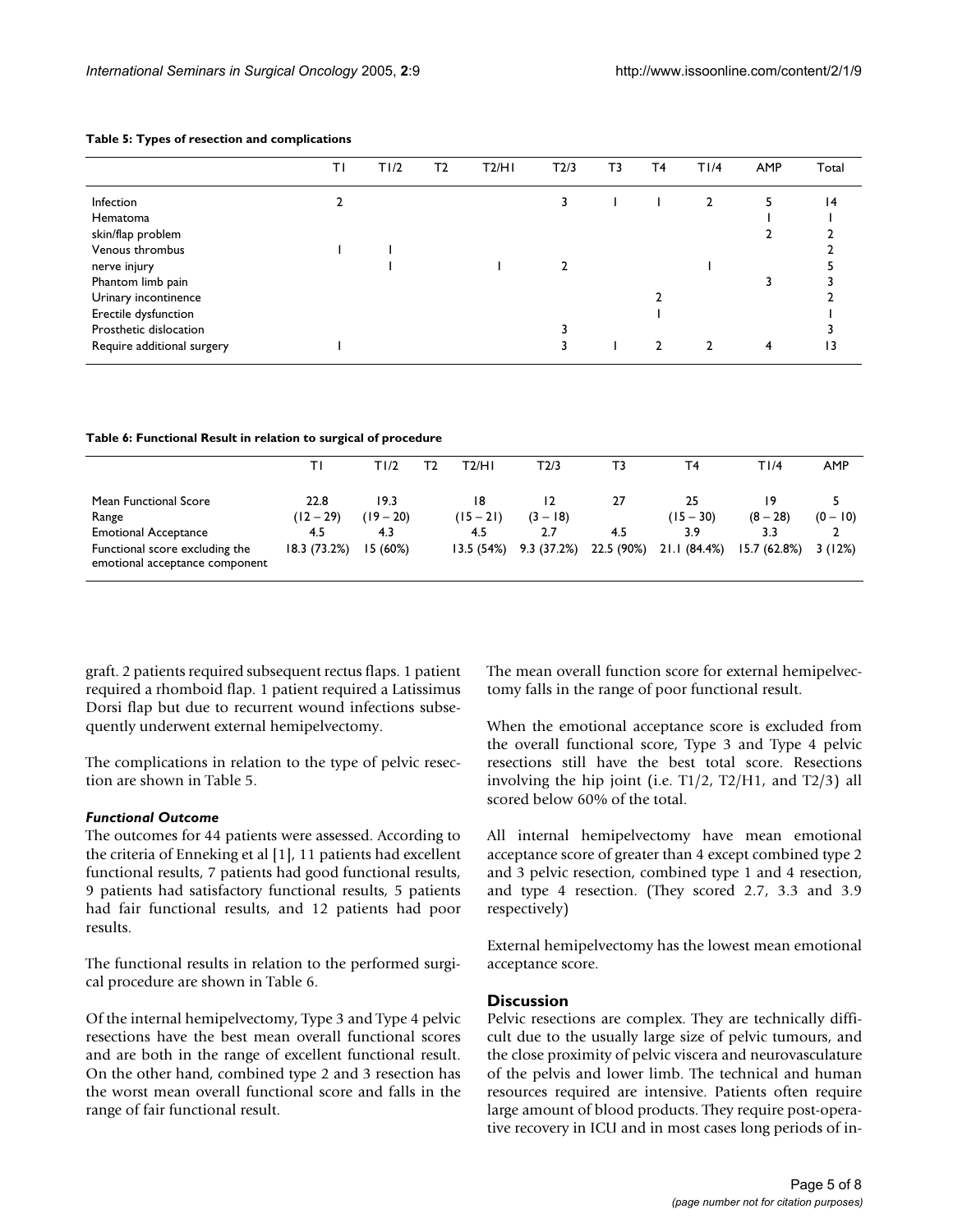patient rehabilitation. Most importantly, the diagnosis and management of pelvic tumour require a multidisciplinary approach, which includes radiologist, oncologist, physiotherapist, Occupation therapist, and Orthotist. Hence, patients must be treated in specialised centres where such resources are available.

As shown in our series, the morbidity is great with a high risk of wound infection and nerve injury. The overall complication rate has been reported as high as 50–60% [2]. In the current series, 22 out of 49 patients (45%) had complications. Regardless of the type of resection, there is a significant functional, social and psychological impact on the patient. Moreover, there is a significant risk of peri operative mortality.

Because of these issues, there remains the question as to whether pelvic surgery performed with curative intent or for palliation is justified particularly for patients with high grade malignancy where the prognosis is poor. However, the results of the current series show that this type operation may be worthwhile.

In regards to oncologic outcome, forty out of the fortynine patients survived longer than six months. The mean survival was greater than one year. The local failure rate was 16%, and 40% of patients developed metastasis. These figures are supported by Pring et al [3] who reported a similar local failure rate of 19% and an overall survival rate of 69%. Ozaki et al [4] reported a higher local recurrence rate of 60% and a poorer 5-year survival rate of 27%. However, in that study only patients with osteosarcoma were studied and 70% of patients had inadequate surgical margin. Disease control by pelvic resection is comparable to that of surgery for limb tumors. Bacci et al [5] reported, in his series of 526 patients with osteosarcoma of the extremities, a local recurrence rate of 6% and an overall survival rate of 70%. Sluga M et al [6] in his series of 130 patients also found a comparable LR rate of 2.3% and OS of 71% for limb-sparing surgery. The comparable oncologic result of pelvic resection to surgery for limb tumours is surprising because the response of pelvic tumors to adjuvant therapy is generally poor and the adequacy of surgical margin difficult to achieve.

The functional outcome varied with the level of resection but more than 50% of patients had satisfactory or better overall functional results in the current series. This is supported by Wirbel et al [7] who also found more than 60% of patients had good or excellent functional results in his series of 93 patients.

In the current study, we observed, not surprisingly, a significantly worse functional score in patients who had hindquarter amputation compared to those who had limb sparing surgery. Emotional acceptance was likewise poor in the hemipelvectomy group. Other series [7,8] have observed similar results. We found that the reasons for the poor emotional acceptance are largely due to loss of mobility and the common complication of phantom limb pain.

In addition, patients who underwent external hemipelvectomy in the current series had the highest rate of wound infection at 56%. They also had the worst survival rate with only 11% of patients alive at the time of follow-up. These figures are supported by Masterson et al [9] who reported a 79% incidence of wound infection and 8 deaths within a year among 22 patients. These results further support the view that careful patient selection is required for hindquarter amputation. In recent years, hemipelvectomy is only performed for patients in whom extensive bone or soft tissue resection makes reconstruction difficult or leaves the leg with poor function. Involvement of the sciatic nerve necessitating resection of the nerve has not been considered a contraindication to limbsparing surgery [10].

With Limb-Sparing Surgery, Type 3 and Type 4 resections had the best results when the function is examined separately from the emotional acceptance component. On the other hand, resections that involve the hip joint confer the worst results. The reason could be the many problems associated the methods of reconstruction.

Ischiofemoral arthrodesis and pseudoarthrosis are associated with shortening of the leg and lack of mobility [11]. The restricted range of flexion and extension permitted at the pubic symphysis may also result in aching symptoms. They also have long consolidation times, which means patients require longer periods of rehabilitation and use of gait support. Enneking [10] and Menendez [12] found that the maximum possible activity was achieved after an average rehabilitation period of 14.2 months.

Saddle prosthesis is suited for bridging large area of defect in cases where part of the iliac crest could be preserved. This form of endoprosthetic replacement provides good cosmetic result [11]. However, the eccentric position of the new hip center reduces the range of movement. Moreover, if major parts of the ilium were resected, loosening of the prosthesis with lateral shift of the prosthesis could be a long-term problem [7]. In this regard, Dacron ties have been advocated for use to secure the saddle while a pseudo – capsule develops [13]. In the current series, 3 out of 9 patients had dislocation of the prosthesis.

There are other alternatives, which include reconstruction with allografts with or without hip arthroplasty. This was performed for 3 patients in the current series. Their overall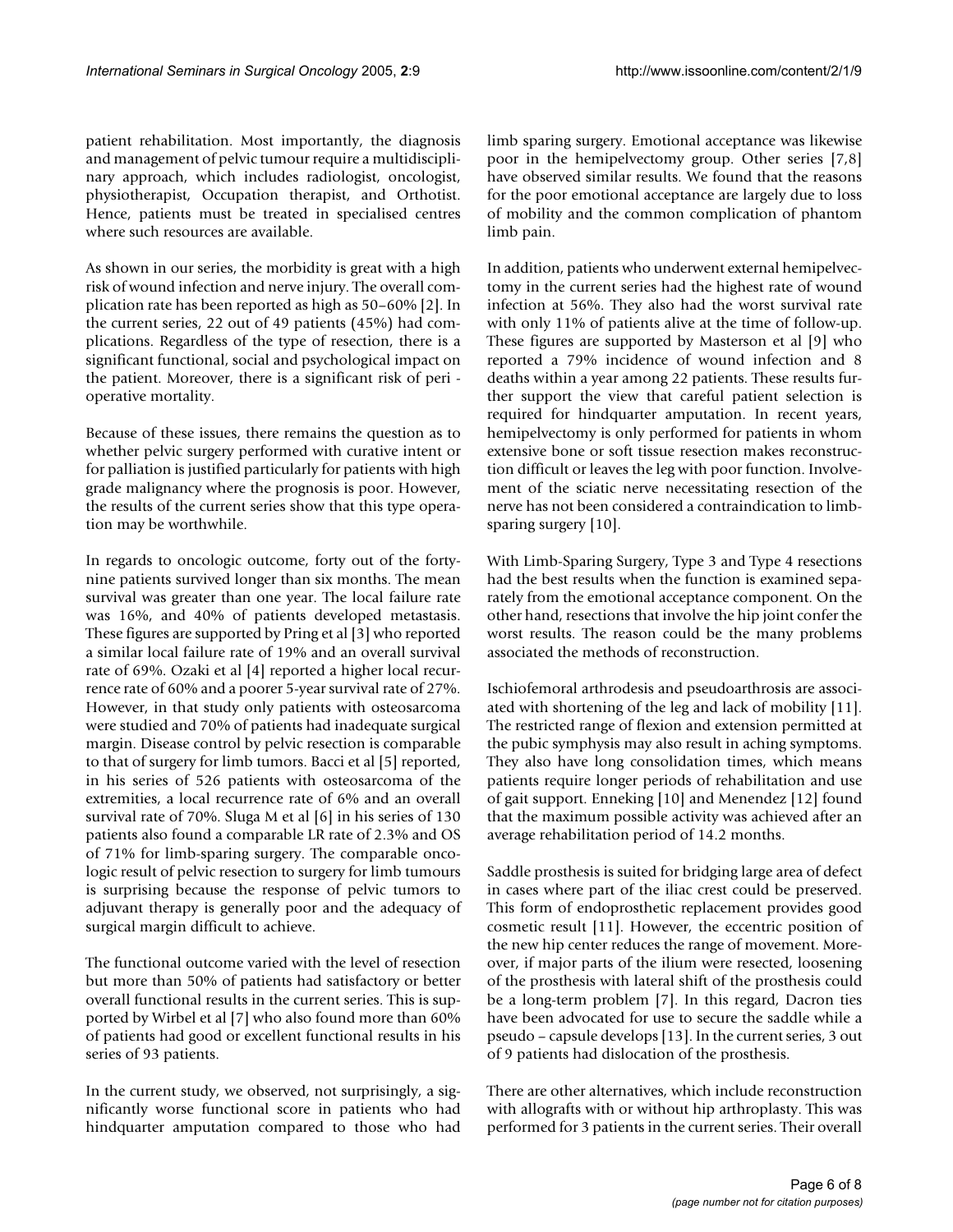functional result was only fair to satisfactory but all had high emotional acceptance score. Langlais et al [14] found, in a small series of 12 patients, 8 patients had good to excellent overall functional results. Bell at al [15] in a larger series of 17 patients similarly found a high functional result among his patients. However, there are major complications associated with this procedure in particular deep infection and graft disintegration. The risks of these complications are relatively high [16]. Moreover, this procedure is restricted by the availability of allograft bone [17].

Regardless of the functional outcome, it is interesting that most patients except those who had amputation found the procedure acceptable. This is supported by Hillmann et al [2] who also found high acceptance scores for all types of resection except amputation and acetabular resection with pelvic prosthetic reconstruction. The high emotional acceptance of patients is probably the most important factor that advocates pelvic resections: particularly limb sparing surgery.

It should be noted that the recent introduction of transxemic acid has had a significant impact in the reduction of operative bleeding and need for blood transfusion. Transxemic acid has been shown to be effective in many types of surgery including major cardiac surgery, liver transplantation, and hip and knee arthroplasty [18-21]. Although not examined in the current study, its use in pelvic surgery will likely to have the same beneficial effect.

# **Conclusion**

Pelvic surgery is challenging. The morbidity may be great and requirements on technical and human resources are high. Disease control is similar to limb tumours. Functional result and emotional acceptance of patients are generally high. The relief of pain and improvement in function in both curative and palliative setting is extremely rewarding. Major pelvic resection for malignancy appears justified.

# **Competing Interests**

The author(s) declare that they have no competing interests.

### **Authors' Contributions**

Dr. Alex Yuen collected the clinical data, wrote and prepared manuscript.

Dr. Eugene Ek participated in data collection.

Prof Peter Choong carried out the surgery, and participated in data collection and preparation of manuscript.

#### **References**

- 1. Enneking WF, Dunham W, Gebhardt MC, Malawar M, Pritchard DJ: **[A system for the functional Evaluation of reconstructive pro](http://www.ncbi.nlm.nih.gov/entrez/query.fcgi?cmd=Retrieve&db=PubMed&dopt=Abstract&list_uids=8425352)cedures after surgical treatment of tumours of the muscu[loskeletal system.](http://www.ncbi.nlm.nih.gov/entrez/query.fcgi?cmd=Retrieve&db=PubMed&dopt=Abstract&list_uids=8425352)** *Clin Orthop* 1993, **286:**241-246.
- 2. Hillmann A, Hoffmann C, Gosheger G, Rodl R, Winkelmann W, Ozaki T: **Tumours of the pelvis: complications after reconstruction.** *Arch Ortho Trauma Surg* 2003, **123(7):**340-4.
- 3. Pring ME, Weber KL, Unni KK, Sim FH: **[Chondrosarcoma of the](http://www.ncbi.nlm.nih.gov/entrez/query.fcgi?cmd=Retrieve&db=PubMed&dopt=Abstract&list_uids=11701784) [pelvis. A review of sixty – four cases.](http://www.ncbi.nlm.nih.gov/entrez/query.fcgi?cmd=Retrieve&db=PubMed&dopt=Abstract&list_uids=11701784)** *J Bone Joint Surg Am* 2001, **83-A(11):**1630-42.
- 4. Ozaki T, Hillmann A, Bettin D, Wuisman P, Winkelmann W: **[High](http://www.ncbi.nlm.nih.gov/entrez/query.fcgi?cmd=Retrieve&db=PubMed&dopt=Abstract&list_uids=8792734) [complication rates with pelvic allograft. Experience of 22](http://www.ncbi.nlm.nih.gov/entrez/query.fcgi?cmd=Retrieve&db=PubMed&dopt=Abstract&list_uids=8792734) [sarcoma resections.](http://www.ncbi.nlm.nih.gov/entrez/query.fcgi?cmd=Retrieve&db=PubMed&dopt=Abstract&list_uids=8792734)** *Acta Orthop Scand* 1996, **67(4):**333-338.
- 5. Bacci G, Ruggieri P, Bertoni F, Ferrari S, Longhi A, Biagini R, Zavatta M, Versari M, Forni C: **[Local and systemic control for osteosar](http://www.ncbi.nlm.nih.gov/entrez/query.fcgi?cmd=Retrieve&db=PubMed&dopt=Abstract&list_uids=10948351)[coma of the extremity treated with neoadjuvant chemo](http://www.ncbi.nlm.nih.gov/entrez/query.fcgi?cmd=Retrieve&db=PubMed&dopt=Abstract&list_uids=10948351)therapy and limb salvage surgery: the Rizzoli experience.** *Oncol Rep* 2000, **7(5):**1129-33.
- 6. Sluga M, Windhager R, Lang S, Heinzl H, Bielack S, Kotz R: **[Local and](http://www.ncbi.nlm.nih.gov/entrez/query.fcgi?cmd=Retrieve&db=PubMed&dopt=Abstract&list_uids=9973983) [systemic control after ablative and limb sparing surgery in](http://www.ncbi.nlm.nih.gov/entrez/query.fcgi?cmd=Retrieve&db=PubMed&dopt=Abstract&list_uids=9973983) [patients with osteosarcoma.](http://www.ncbi.nlm.nih.gov/entrez/query.fcgi?cmd=Retrieve&db=PubMed&dopt=Abstract&list_uids=9973983)** *Clin Orthop* 1999:120-7.
- 7. Wirbel RJ, Schulte M, Mutschler WE: **[Surgical treatment of pelvic](http://www.ncbi.nlm.nih.gov/entrez/query.fcgi?cmd=Retrieve&db=PubMed&dopt=Abstract&list_uids=11550866) [sarcomas: oncologic and functional outcome.](http://www.ncbi.nlm.nih.gov/entrez/query.fcgi?cmd=Retrieve&db=PubMed&dopt=Abstract&list_uids=11550866)** *Clin Orthop* 2001:190-205.
- 8. Donati D, Giacomini S, Gozzi E, Ferrari S, Sangiorgi L, Tienghi A, DeGroot H, Bertoni F, Bacchini P, Bacci G, Mercuri ME: **[Osteosar](http://www.ncbi.nlm.nih.gov/entrez/query.fcgi?cmd=Retrieve&db=PubMed&dopt=Abstract&list_uids=15028318)[coma of the pelvis.](http://www.ncbi.nlm.nih.gov/entrez/query.fcgi?cmd=Retrieve&db=PubMed&dopt=Abstract&list_uids=15028318)** *Eur J Surg Oncol* 2004, **30(3):**332-40.
- 9. Materson EL, Davis AM, Wunder JS, Bell RS: **Hindquarter amputation for pelvic tumours: the importance of patient selection.** *Clin Orthop* 1998, **1(350):**187-194.
- 10. Enneking WF, Dunham WK: **Resection and reconstruction for primary neoplasms involving the innominate bone.** *J Bone Joint Surg* 1978, **60A:**731-746.
- 11. Windhager R, Karner J, Kutschera HP, Polterauer P, Salzer-Kuntschik M, Kotz R: **Limb Salvage in periacetabular sarcomas: review of 21 consecutive cases.** *Clin Orthop* 1996, **1(331):**265-276.
- 12. Menendez LR, Nichter LS: **[Reconstructive considerations for](http://www.ncbi.nlm.nih.gov/entrez/query.fcgi?cmd=Retrieve&db=PubMed&dopt=Abstract&list_uids=8341523) [limb salvage surgery.](http://www.ncbi.nlm.nih.gov/entrez/query.fcgi?cmd=Retrieve&db=PubMed&dopt=Abstract&list_uids=8341523)** *Orthop Clin North Am* 1993, **24(3):**511-21.
- 13. Choong PF: **[Review article: Reconstructive surgery following](http://www.ncbi.nlm.nih.gov/entrez/query.fcgi?cmd=Retrieve&db=PubMed&dopt=Abstract&list_uids=12468866) [resection of primary and secondary tumours of the hip.](http://www.ncbi.nlm.nih.gov/entrez/query.fcgi?cmd=Retrieve&db=PubMed&dopt=Abstract&list_uids=12468866)** *J Orthop Surg (Hong Kong)* 2000, **8(2):**83-94.
- 14. Langlais F, Lambotte J, Thomazeau H: **Long term results of hemipelvis reconstruction with allografts.** *Clin Orthop* 2001, **1(388):**178-186.
- 15. Bell RS, Davis AM, Wunder JS, Buconjic T, McGoveran B, Gross AE: **[Allograft reconstruction of the acetabulum after resection](http://www.ncbi.nlm.nih.gov/entrez/query.fcgi?cmd=Retrieve&db=PubMed&dopt=Abstract&list_uids=9384426) [of stage-IIB sarcoma. Intermediate-term results.](http://www.ncbi.nlm.nih.gov/entrez/query.fcgi?cmd=Retrieve&db=PubMed&dopt=Abstract&list_uids=9384426)** *J Bone Joint Surg Am* 1997, **79(11):**1663-74.
- 16. Ozaki T, Flege S, Kevric M, Lindner N, Maas R, Delling G, Schwarz R, von Hochstetter AR, Salzer-Kuntschik M, Berdel WE, Jurgens H, Exner GU, Reichardt P, Mayer-Steinacker R, Ewerbeck V, Kotz R, Winkelmann W, Bielack SS: **[Osteosarcoma of the pelvis: experi](http://www.ncbi.nlm.nih.gov/entrez/query.fcgi?cmd=Retrieve&db=PubMed&dopt=Abstract&list_uids=12525527)[ence of the cooperative osteosracoma study group.](http://www.ncbi.nlm.nih.gov/entrez/query.fcgi?cmd=Retrieve&db=PubMed&dopt=Abstract&list_uids=12525527)** *Journal of clinical oncology* 2003, **21:**334-341.
- 17. Asada N, Tsuchiya H, Kitaoka K, Mori Y, Tomita K: **[Massive auto](http://www.ncbi.nlm.nih.gov/entrez/query.fcgi?cmd=Retrieve&db=PubMed&dopt=Abstract&list_uids=9310047)[claved allografts and autografts for limb salvage surgery. A](http://www.ncbi.nlm.nih.gov/entrez/query.fcgi?cmd=Retrieve&db=PubMed&dopt=Abstract&list_uids=9310047) [1–8 year follow-up of 23 patients.](http://www.ncbi.nlm.nih.gov/entrez/query.fcgi?cmd=Retrieve&db=PubMed&dopt=Abstract&list_uids=9310047)** *Acta Orthop Scand* 1997, **68(4):**392-5.
- 18. Husted H, Blond L, Sonne-Holm S, Holm G, Jacobsen TW, Gebuhr P: **[Tranexamic acid reduces blood loss and blood transfusions](http://www.ncbi.nlm.nih.gov/entrez/query.fcgi?cmd=Retrieve&db=PubMed&dopt=Abstract&list_uids=14763696) in primary total hip arthroplasty: a prospective randomized [double-blind study in 40 patients.](http://www.ncbi.nlm.nih.gov/entrez/query.fcgi?cmd=Retrieve&db=PubMed&dopt=Abstract&list_uids=14763696)** *Acta Orthop Scand* 2003, **74(6):**665-9.
- 19. Dalmau A, Sabate A, Acosta F, Garcia-Huete L, Koo M, Sansano T, Rafecas A, Figueras J, Jaurrieta E, Parrilla P: **[Tranexamic acid](http://www.ncbi.nlm.nih.gov/entrez/query.fcgi?cmd=Retrieve&db=PubMed&dopt=Abstract&list_uids=10866882) [reduces red cell transfusion better than epsilon-aminocap](http://www.ncbi.nlm.nih.gov/entrez/query.fcgi?cmd=Retrieve&db=PubMed&dopt=Abstract&list_uids=10866882)[roic acid or placebo in liver transplantation.](http://www.ncbi.nlm.nih.gov/entrez/query.fcgi?cmd=Retrieve&db=PubMed&dopt=Abstract&list_uids=10866882)** *Anesth Analg* 2000, **91(1):**29-34.
- 20. Dryden PJ, O'Connor JP, Jamieson WR, Reid I, Ansley D, Sadeghi H, Burr LH, Munro AI, Merrick PM: **[Tranexamic acid reduces blood](http://www.ncbi.nlm.nih.gov/entrez/query.fcgi?cmd=Retrieve&db=PubMed&dopt=Abstract&list_uids=9305556) [loss and transfusion in reoperative cardiac surgery.](http://www.ncbi.nlm.nih.gov/entrez/query.fcgi?cmd=Retrieve&db=PubMed&dopt=Abstract&list_uids=9305556)** *Can J Anaesth* 1997, **44(9):**934-41.
- 21. Benoni G, Fredin H: **[Fibrinolytic inhibition with tranexamic](http://www.ncbi.nlm.nih.gov/entrez/query.fcgi?cmd=Retrieve&db=PubMed&dopt=Abstract&list_uids=8636182) [acid reduces blood loss and blood transfusion after knee](http://www.ncbi.nlm.nih.gov/entrez/query.fcgi?cmd=Retrieve&db=PubMed&dopt=Abstract&list_uids=8636182)**